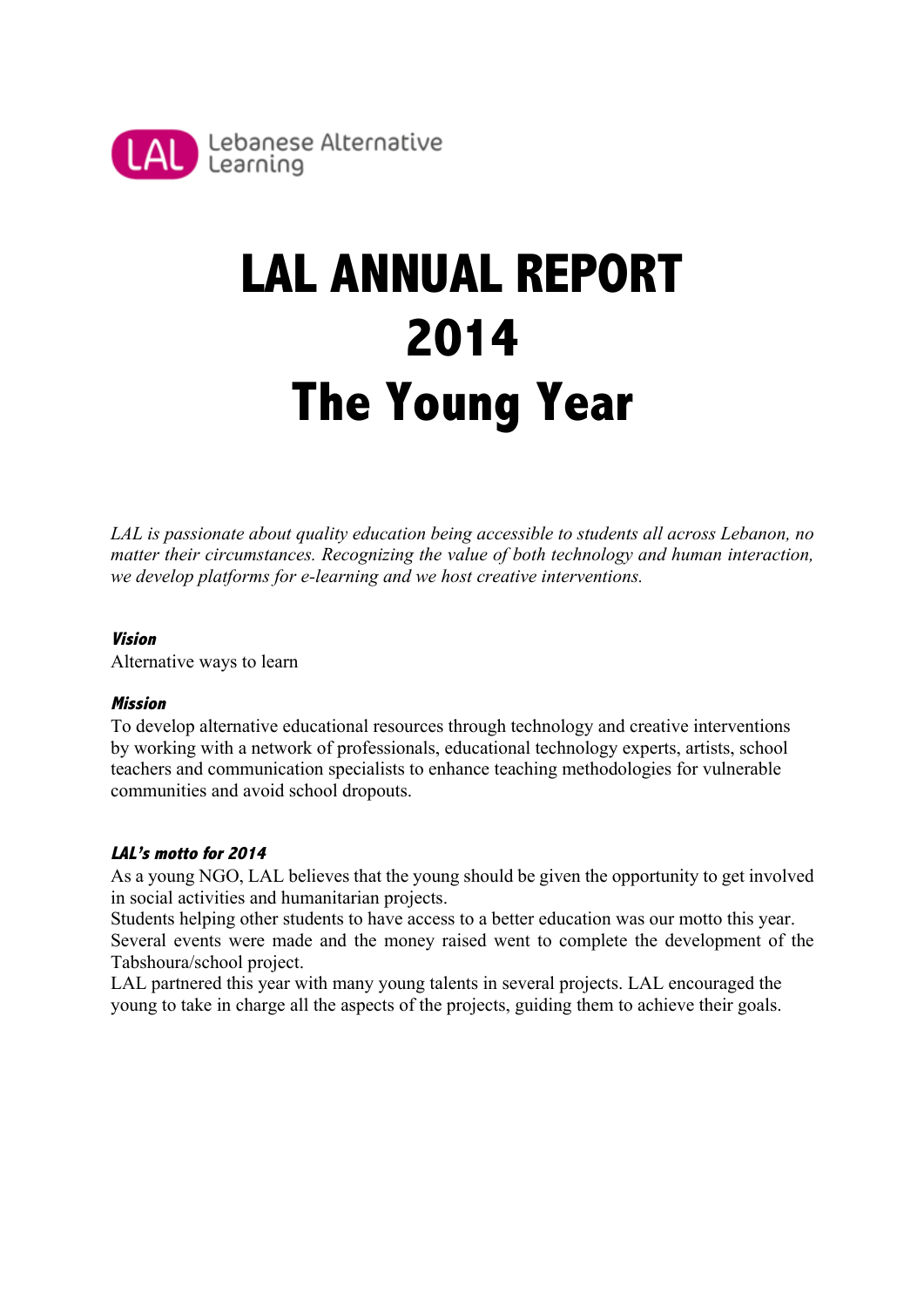## **I. DU BAC A LA SCENE**



Fresh graduate school students have put their talents to humanitarian service.

The show consisted of eleven texts prepared by the students with the generous participation of their school theater teachers and the kind supervision of Joe Kodeih.

With the guidance of a team from the Lebanese Alternative Learning, the young talents organized the event, selected the plays, worked on the direction, the decor, promoted the event and presented two theatrical performances on Sunday August 3 and Monday August 4 at Gemmayze Theater.

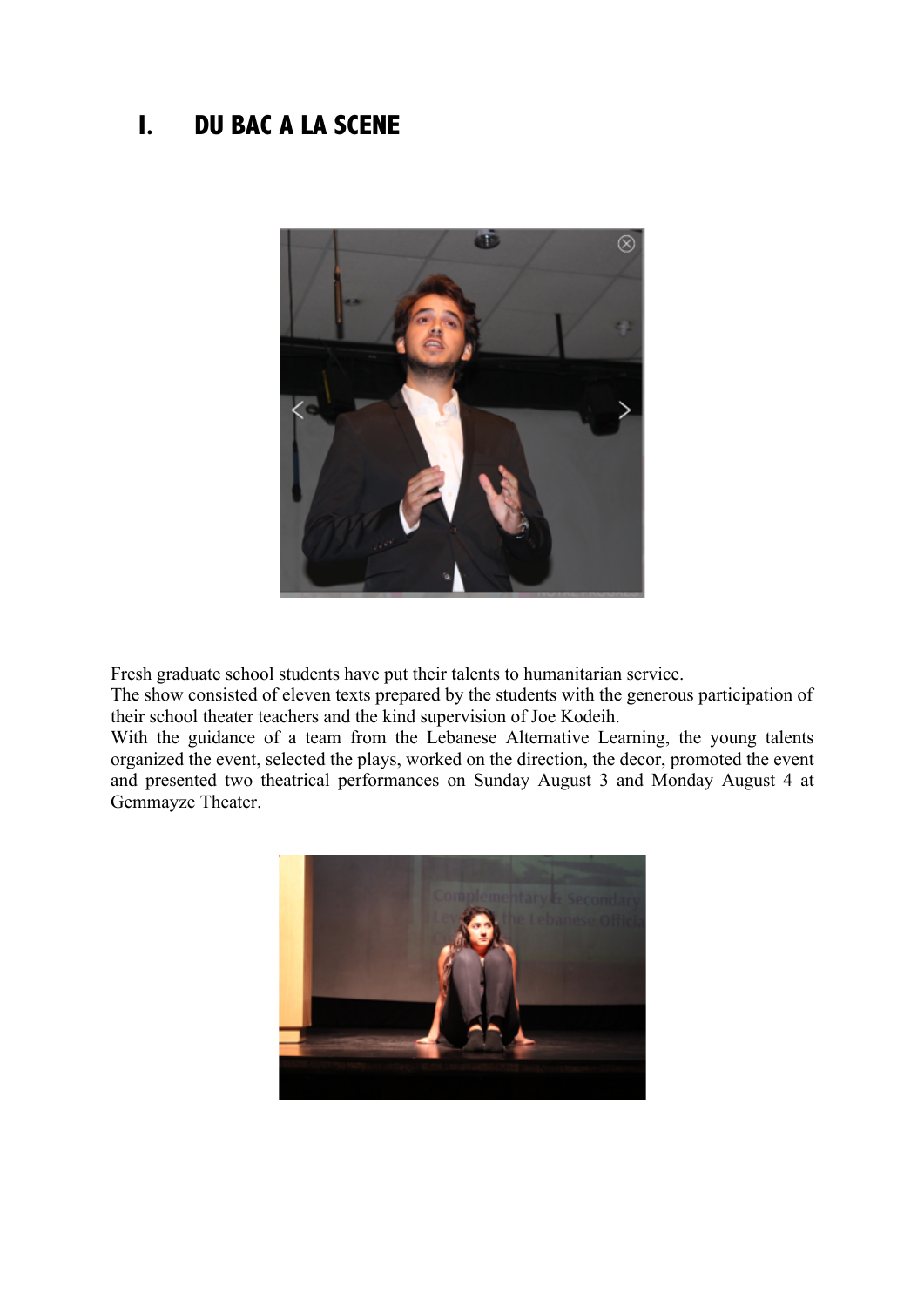### **II. Run for education**



Saint Antoine de Padoue girls scout organized a mini marathon the 15<sup>th</sup> of March. Runners were sponsored by their families and friends as a fundraising event for LAL. Every kilometer ran added a page to Tabshoura's project.

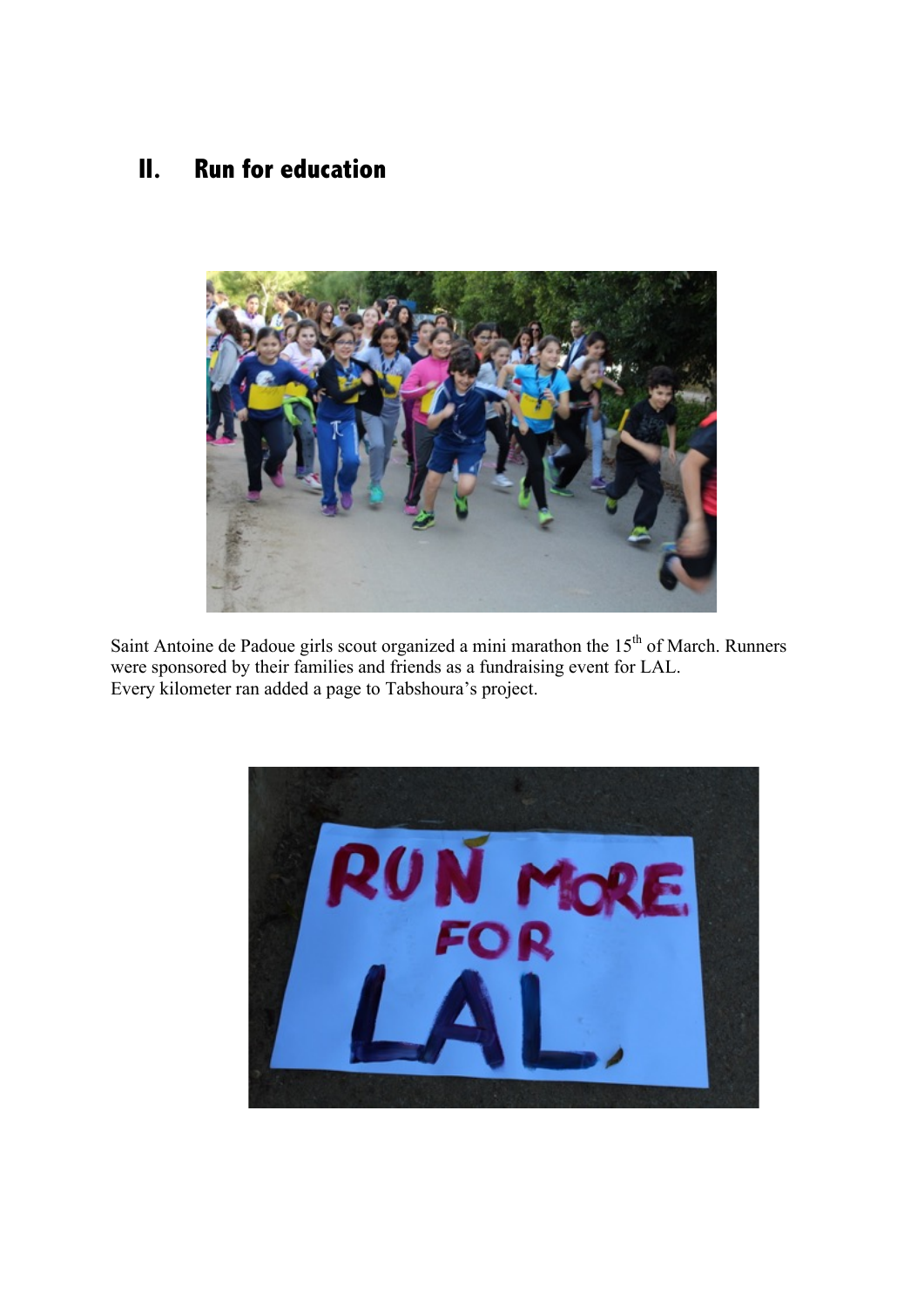## **III. Concert**



Michael Keldany and his band organized on the  $30<sup>th</sup>$  of August a concert to support the Tabshoura project. This event took place in Gemmayze and the money supported audio content for Tabshoura.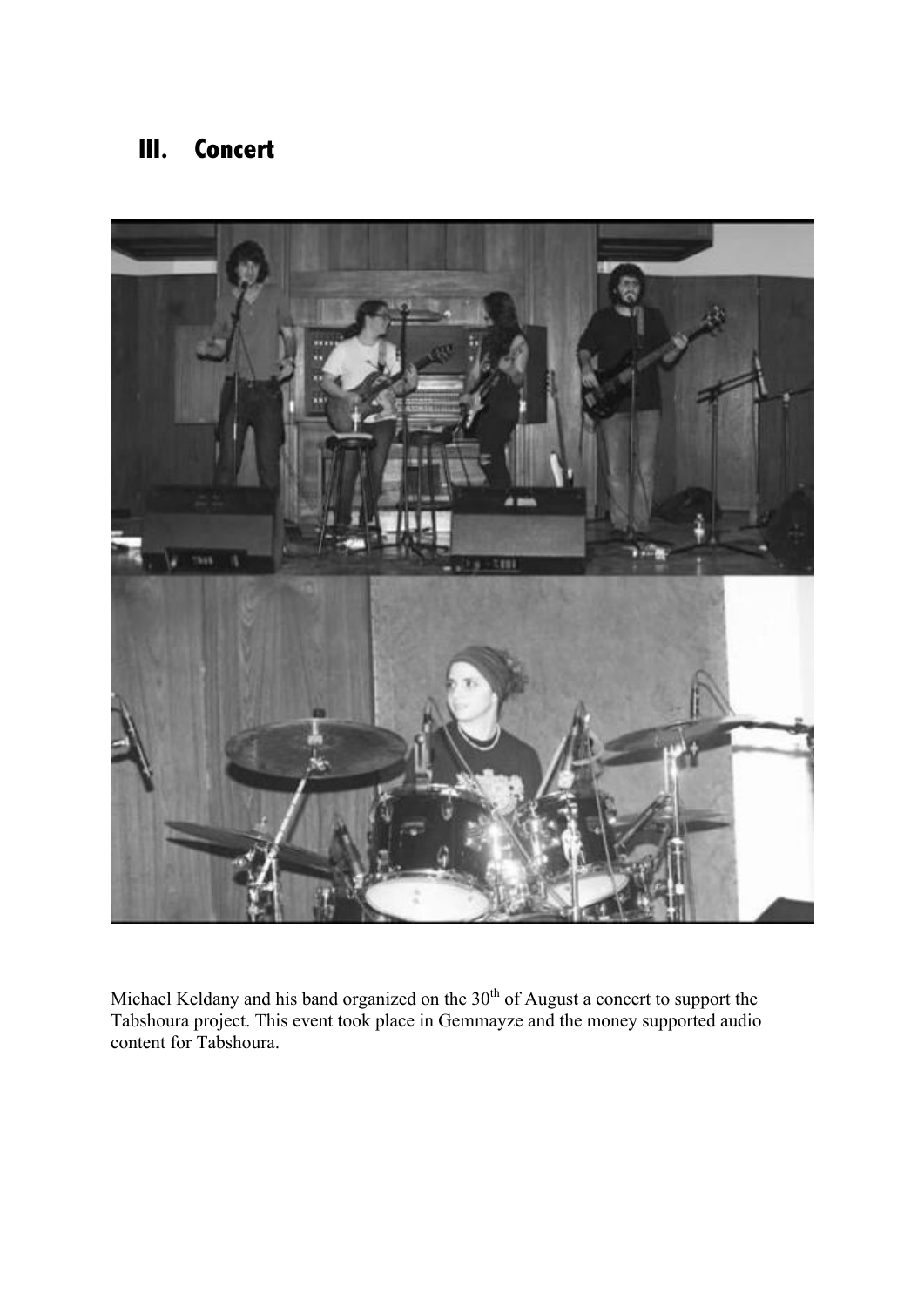

## **What about Tabshoura school/platform?**

Tabshoura/school platform was initially funded by myschoolpulse NGO www.myschoolpulse.com to help sick children keep up with school.

Money raised from the young talents' events helped to complete the middle school classes.

- 4 modules of Earth and Sciences
- 12 modules of French
- 4 modules of Math
- Short movies filmed in science labs
- Translation of 8 physics modules
- Translation of 3 math modules



ما تَحْنُ من رَأْبِ الْجَبَا انْتَنَدَهُ عَلى صَدْرِهِ بَيْتُ شبابِ وَهَلِهِ اللّذِي الْتَنَائِرَةُ مِن نَجِرَ<br>لَكِنَّ الْشَهْدِ الطَّيمِيِّ الأَجْنَاءِ فَوَرَ مِنْ أَعالى بَيْتِ شبابِ تَشْهَدُ رائِعُ مِن تَنْزُجُ الْجَائ

الإجلاءِ الْكَلِمَاتِ الْمُلُوَيَّةَ بِالأَحْمَى ثُمَّ اخْتُر الإجابَةَ الصُحيحَةِ:

لاجِبَةِ الْكَلِمَاتِ الْلَّوِّيَّةَ بِالْأَهْمَرِ، ثُمَّ اخْتَر الإجابَةَ الصُحيحَةَ:

هَٰنَهِ الْكَٰلِمَاتُ ثَنَلُّ عَلَى:

:Select one 0اشى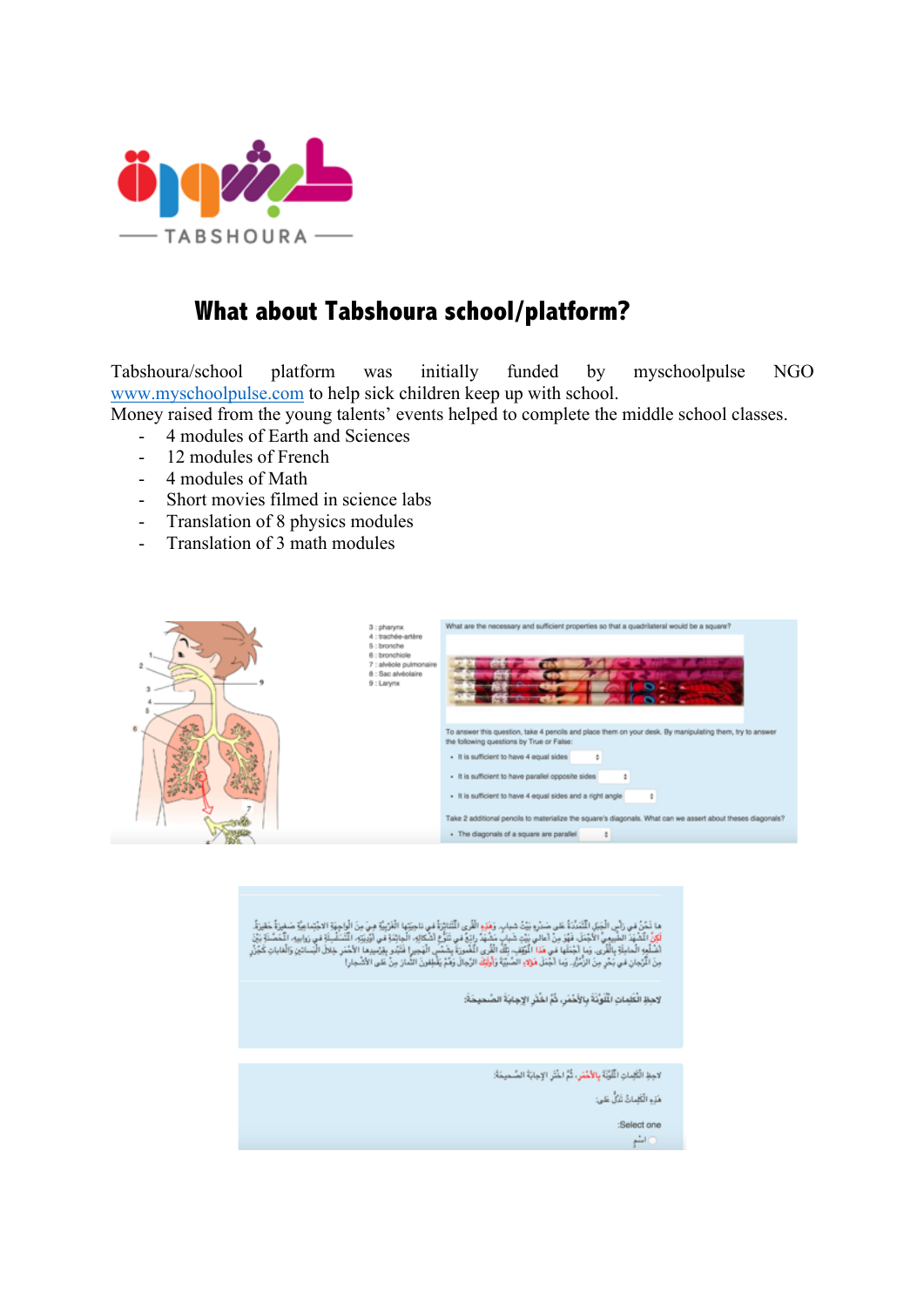#### **Meet the team**

Nayla Zreik Fahed Founder and CEO *I believe that a small initiative can make a big difference* 



Nagi Ghorra Founder and vice-president *E-learning is the future of Learning* 



Fadi El Chamaa Founder *Every child should be given the opportunity to create* 



Jo Hayek Founder. Production and events *Let's think creative* 



Rosy Raggi Founder *Every child has a story to tell*